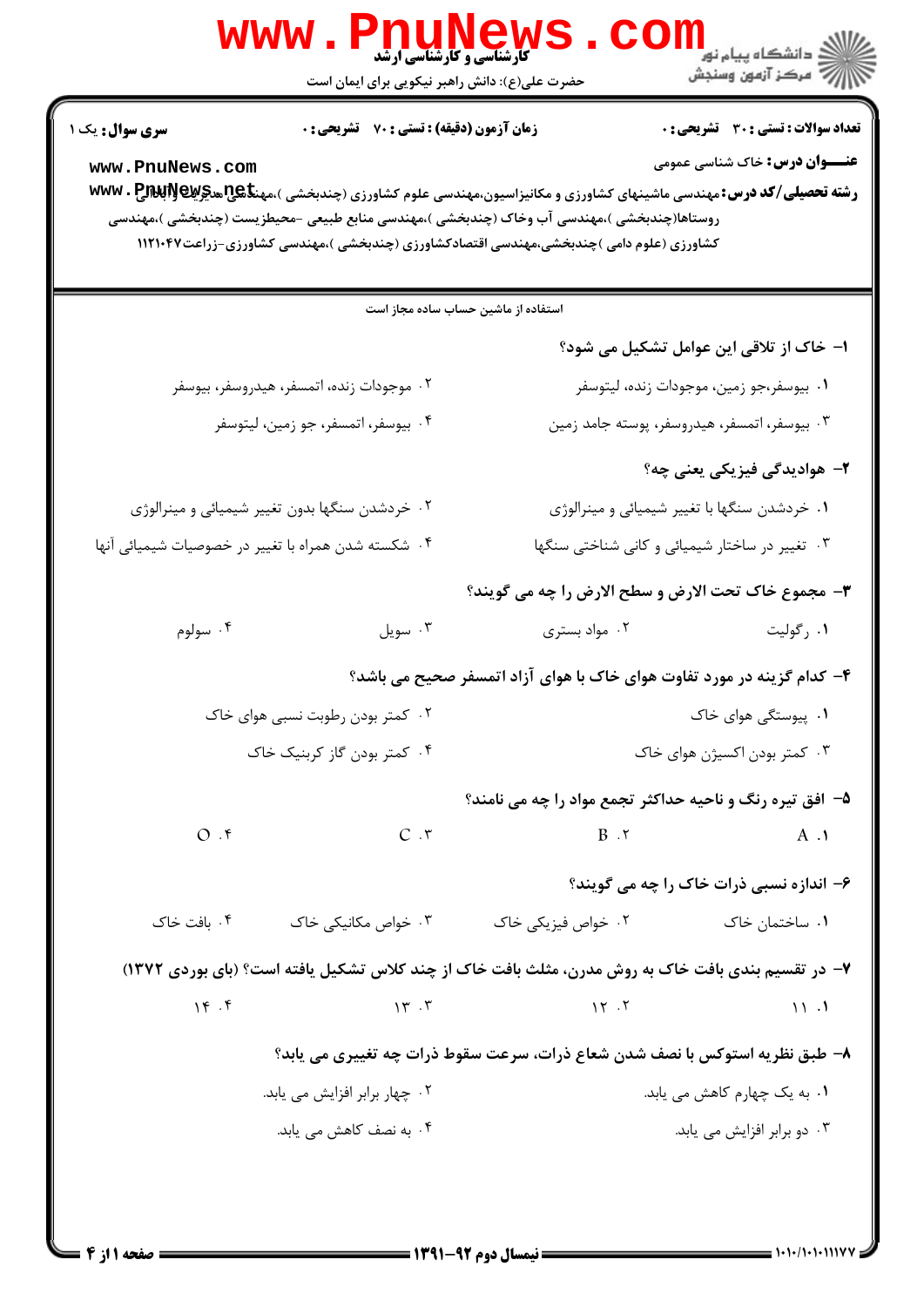| <b>WWW</b>                                   | <b>PNUNEWS</b><br><b>گارشناسی و کارشناسی ارشد</b><br>حضرت علی(ع): دانش راهبر نیکویی برای ایمان است |                                                                                                                                                                                       | الاد دانشگاه پيام نور <mark>- -</mark><br>  //> مرکز آزمون وسنجش                                                                                                              |
|----------------------------------------------|----------------------------------------------------------------------------------------------------|---------------------------------------------------------------------------------------------------------------------------------------------------------------------------------------|-------------------------------------------------------------------------------------------------------------------------------------------------------------------------------|
| <b>سری سوال : ۱ یک</b>                       | <b>زمان آزمون (دقیقه) : تستی : 70 ٪ تشریحی : 0</b>                                                 |                                                                                                                                                                                       | <b>تعداد سوالات : تستی : 30 ٪ تشریحی : 0</b>                                                                                                                                  |
| www.PnuNews.com                              |                                                                                                    | روستاها(چندبخشی )،مهندسی آب وخاک (چندبخشی )،مهندسی منابع طبیعی –محیطزیست (چندبخشی )،مهندسی<br>کشاورزی (علوم دامی )چندبخشی،مهندسی اقتصادکشاورزی (چندبخشی )،مهندسی کشاورزی-زراعت۱۱۲۱۰۴۷ | <b>عنـــوان درس:</b> خاک شناسی عمومی<br><b>رشته تحصیلی/کد درس:</b> مهندسی ماشینهای کشاورزی و مکانیزاسیون،مهندسی علوم کشاورزی (چندبخشی )،مهن <del>تا Q</del> یچ هیچیپی www . P |
|                                              |                                                                                                    |                                                                                                                                                                                       |                                                                                                                                                                               |
|                                              |                                                                                                    |                                                                                                                                                                                       | ۹– رطوبت قابل استفاده در این نوع خاکها کم، ساختمان خاک سست و شکننده و زهکشی به صورت طبیعی انجام می شود؟                                                                       |
| ۰۴ خاکهای رسی                                | ۰۳ خاکهای میان بافت                                                                                | ۰۲ خاکهای سنگین                                                                                                                                                                       | ٠١ خاكهاى سبك                                                                                                                                                                 |
|                                              |                                                                                                    |                                                                                                                                                                                       | <b>۱۰</b> - مقاومت خاک در مقابل گسیختگی و تغییر شکل را چه می گویند؟                                                                                                           |
| ۰۴ ثبات خاک                                  | ۰۳ شکل پذیری                                                                                       | ۰۲ خاکدانه سازی                                                                                                                                                                       | ٠١. ساختمان خاک                                                                                                                                                               |
|                                              |                                                                                                    |                                                                                                                                                                                       | 1۱- کمیتی از رنگ خاک است که نشان دهنده درجهی خلوص طول موج است؟                                                                                                                |
| ۰۴ مانسل                                     | . واليو $\cdot$                                                                                    | ۲. هي يو                                                                                                                                                                              | ۰۱ کروما                                                                                                                                                                      |
|                                              |                                                                                                    | ۱/۳۵ گرم بر سانتی متر مکعب باشد، مقدار حجمی رطوبت را به دست آورید.                                                                                                                    | ۱۲- خاکی به جرم ۴۲۰ گرم را خشک می کنیم و جرم آن به ۳۵۰ گرم تقلیل می یابد. چنانچه جرم مخصوص ظاهری این خاک                                                                      |
| $\mathbf{Y} \cdot \mathbf{A}$ . $\mathbf{Y}$ |                                                                                                    | $\begin{array}{ccc} \uparrow & \uparrow & \downarrow & \uparrow \end{array}$                                                                                                          |                                                                                                                                                                               |
|                                              |                                                                                                    |                                                                                                                                                                                       | ۱۳- چشمهی نوترون سریع معمولاً مخلوطی از کدام عناصر زیر است؟                                                                                                                   |
| ۰۴ آمريسيوم و هليوم                          | ۰۳ راديوم و بريليوم                                                                                | ۰۲ بتا و بریلیوم                                                                                                                                                                      | ۰۱ راديوم و بر                                                                                                                                                                |
|                                              |                                                                                                    |                                                                                                                                                                                       | ۱۴- حداکثر مقدار آبی که خاک می تواند در شرایط آزاد زهکشی در خود نگهداری کند را چه می نامند؟                                                                                   |
|                                              | ۲. نقطه پژمردگی                                                                                    |                                                                                                                                                                                       | ٠١ ظرفيت اشباع                                                                                                                                                                |
|                                              | ۰۴ ظرفیت نگهداری آب در خاک                                                                         |                                                                                                                                                                                       | ۰۳ پتانسیل آبی                                                                                                                                                                |
|                                              |                                                                                                    |                                                                                                                                                                                       | 1۵- وقتی منافذ خاک افزایش یابد، وزن مخصوص ظاهری خاک چه تغییری می یابد؟                                                                                                        |
| ۰۴ نصف می شود.                               | ۰۳ دو برابر می شود.                                                                                | ۰۲ افزایش می یابد.                                                                                                                                                                    | ۰ <b>۱</b> کاهش می یابد.                                                                                                                                                      |
|                                              |                                                                                                    |                                                                                                                                                                                       | ۱۶– با استفاده از روش پارافین کدام پارامتر را می توان اندازه گیری کرد؟                                                                                                        |
| ۰۴ هدایت آبی خاک                             | ۰۳ تخلخل کل خاک                                                                                    | ۰۲ وزن مخصوص ظاهری                                                                                                                                                                    | ٠١. وزن مخصوص حقيقي                                                                                                                                                           |
|                                              |                                                                                                    |                                                                                                                                                                                       | ۱۷– کدام مورد جزء کلوئیدهای هیدروفوب خاک قرار می گیرد؟                                                                                                                        |
|                                              | ۰۲ هیدروکسید آهن و آلومینیوم                                                                       |                                                                                                                                                                                       | ۰۱ هوموس                                                                                                                                                                      |
|                                              | ۰۴ سیلیس کلوئیدی                                                                                   |                                                                                                                                                                                       | ۰۳ کلوئیدهای سفیده ای                                                                                                                                                         |
|                                              |                                                                                                    |                                                                                                                                                                                       |                                                                                                                                                                               |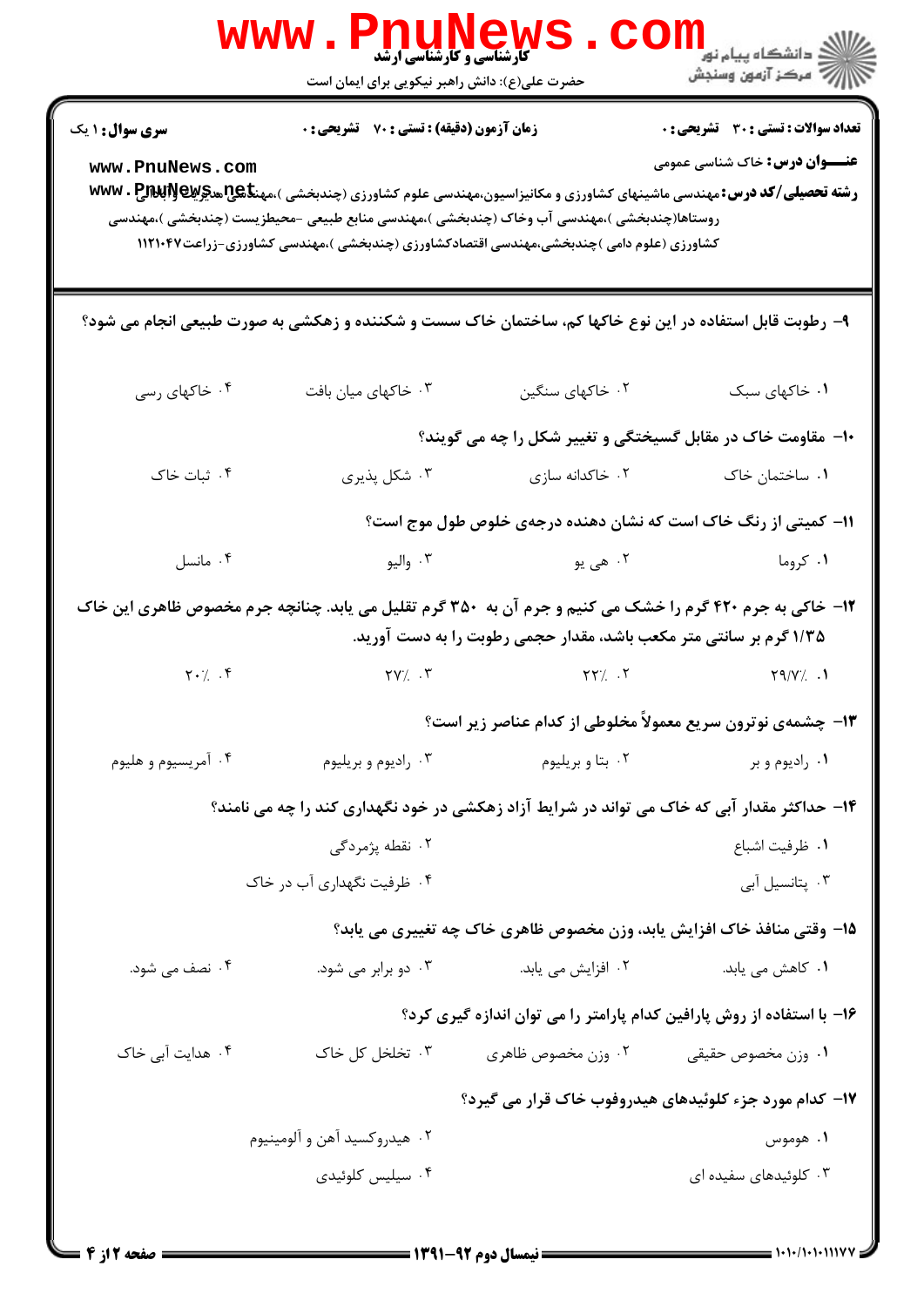|                                           | <b>WWW . PI</b><br><b>INUNEW!</b><br>کارشناسی و کارشناسی ارشد<br>حضرت علی(ع): دانش راهبر نیکویی برای ایمان است                                                                                                                     |                                                  | الان دانشگاه پيام نور دا<br>۱۳۸۱ مرکز آزمون وسنجش                                                                                                                                                                                          |
|-------------------------------------------|------------------------------------------------------------------------------------------------------------------------------------------------------------------------------------------------------------------------------------|--------------------------------------------------|--------------------------------------------------------------------------------------------------------------------------------------------------------------------------------------------------------------------------------------------|
| <b>سری سوال : ۱ یک</b><br>www.PnuNews.com | زمان آزمون (دقیقه) : تستی : 70 گشریحی : 0<br>روستاها(چندبخشی )،مهندسی آب وخاک (چندبخشی )،مهندسی منابع طبیعی –محیطزیست (چندبخشی )،مهندسی<br>کشاورزی (علوم دامی )چندبخشی،مهندسی اقتصادکشاورزی (چندبخشی )،مهندسی کشاورزی-زراعت۱۱۲۱۰۴۷ |                                                  | <b>تعداد سوالات : تستی : 30 ٪ تشریحی : 0</b><br><b>عنـــوان درس:</b> خاک شناسی عمومی<br><b>رشته تحصیلی/کد درس:</b> مهندسی ماشینهای کشاورزی و مکانیزاسیون،مهندسی علوم کشاورزی (چندبخشی )،مهن <del>تا</del> ی بیچی <b>تکلیب بوته www . P</b> |
|                                           |                                                                                                                                                                                                                                    |                                                  | ١٨– مهم ترين خاصيت كلوئيدها چيست؟                                                                                                                                                                                                          |
| ۰۴ داشتن بار الکتریکی                     | ۰۳ شکل ساختمان                                                                                                                                                                                                                     | ۰۲ ساختمان کوچک                                  | <b>۱.</b> قابلیت پخشیدگی                                                                                                                                                                                                                   |
|                                           |                                                                                                                                                                                                                                    |                                                  | ۱۹– کدام عنصر در هسته مرکزی صفحات <u>چهار وجهی</u> گروه کائولینیت ها قرار می گیرد؟                                                                                                                                                         |
| ۰۴ آهن                                    |                                                                                                                                                                                                                                    |                                                  | ۰۱ سیلیسیم                                                                                                                                                                                                                                 |
|                                           |                                                                                                                                                                                                                                    |                                                  | ۲۰- حداکثر مقدار کاتیونی که وزن معینی از خاک در خود جذب یا نگهداری می کند را چه می نامند؟                                                                                                                                                  |
|                                           | pH .۲ خاک                                                                                                                                                                                                                          |                                                  | ۰۱ ظرفیت بافری خاک                                                                                                                                                                                                                         |
|                                           | ۰۴ ظرفيت تبادل آنيون خاك                                                                                                                                                                                                           |                                                  | ۰۳ ظرفیت تبادل کاتیون خاک                                                                                                                                                                                                                  |
|                                           |                                                                                                                                                                                                                                    |                                                  | ۲۱- در شرایط هیدراته کدام کاتیون حداکثر نیروی جذب را برای جایگزینی با کاتیونهای تبادلی دارد؟                                                                                                                                               |
| ۰۴ ريبوديوم                               | بتاسیم $\cdot$ ۳ .                                                                                                                                                                                                                 | ۰۲ سدیم                                          | ۰۱ ليتيوم                                                                                                                                                                                                                                  |
|                                           |                                                                                                                                                                                                                                    |                                                  | <b>۲۲</b> – هرچه واکنش خاک اسیدی تر شود، یا به عبارتی pH خاک پایین تر رود؛ ظرفیت تبادل آنیونی در خاک چگونه تغییر می<br>كند؟                                                                                                                |
| ۰۴ دو برابر می شود.                       | ۰۳ افزایش می یابد.                                                                                                                                                                                                                 | ۰۲ نصف می شود.                                   | ۰۱ کاهش می یابد.                                                                                                                                                                                                                           |
|                                           |                                                                                                                                                                                                                                    |                                                  | ۲۳− pH در خاکهای جنگلی شمال :                                                                                                                                                                                                              |
| ۰۴ از ۹ تجاوز می کند.                     | ۰۳ خنثی است.                                                                                                                                                                                                                       | ۰۲ اسیدی است.                                    | ۰۱ قلیائی است.                                                                                                                                                                                                                             |
|                                           |                                                                                                                                                                                                                                    |                                                  | <b>۳۴</b> - خاصیت مقاومت خاک در مقابل تغییرات شدید pH را نامند؟                                                                                                                                                                            |
| ۰۴ خاصیت بافری                            | ۰۳ قلیائیت                                                                                                                                                                                                                         | ۰۲ اشباع بازی                                    | ٠١. خاصيت اسيدى                                                                                                                                                                                                                            |
|                                           |                                                                                                                                                                                                                                    | جهت پیدایش اسید نیتریک طی نمایند را چه می گویند؟ | ۲۵– کلیهی تغییراتی که در مواد آلی و هوموس تحت تأثیر میکروارگانیسم ها حاصل می شود تا این مواد مراحل تخریب را در                                                                                                                             |
| ۰۴ نیتراتاسیون                            | ۰۳ نیتریتاسیون                                                                                                                                                                                                                     | ۰۲ نیتریفیکاسیون                                 | ٠١ آمفونيفيكاسيون                                                                                                                                                                                                                          |
|                                           |                                                                                                                                                                                                                                    |                                                  | ۲۶- کدام عنصر زیر در جذب، انتقال و فعل و انفعالات فسفر در گیاه نقش کاتالیزور دارد؟                                                                                                                                                         |
| ۰۴ گوگرد                                  | ۰۳ پتاسیم                                                                                                                                                                                                                          | ۲. کلسیم                                         | ۰۱ منیزیم                                                                                                                                                                                                                                  |
|                                           |                                                                                                                                                                                                                                    |                                                  |                                                                                                                                                                                                                                            |

**= نیمسال دوم ۹۲-۱۳۹۱ <del>- - - ۰</del>۰۰** 

 $= 1.1 - (1.1.111V$ 

**: صفحه 3 از 4 =**